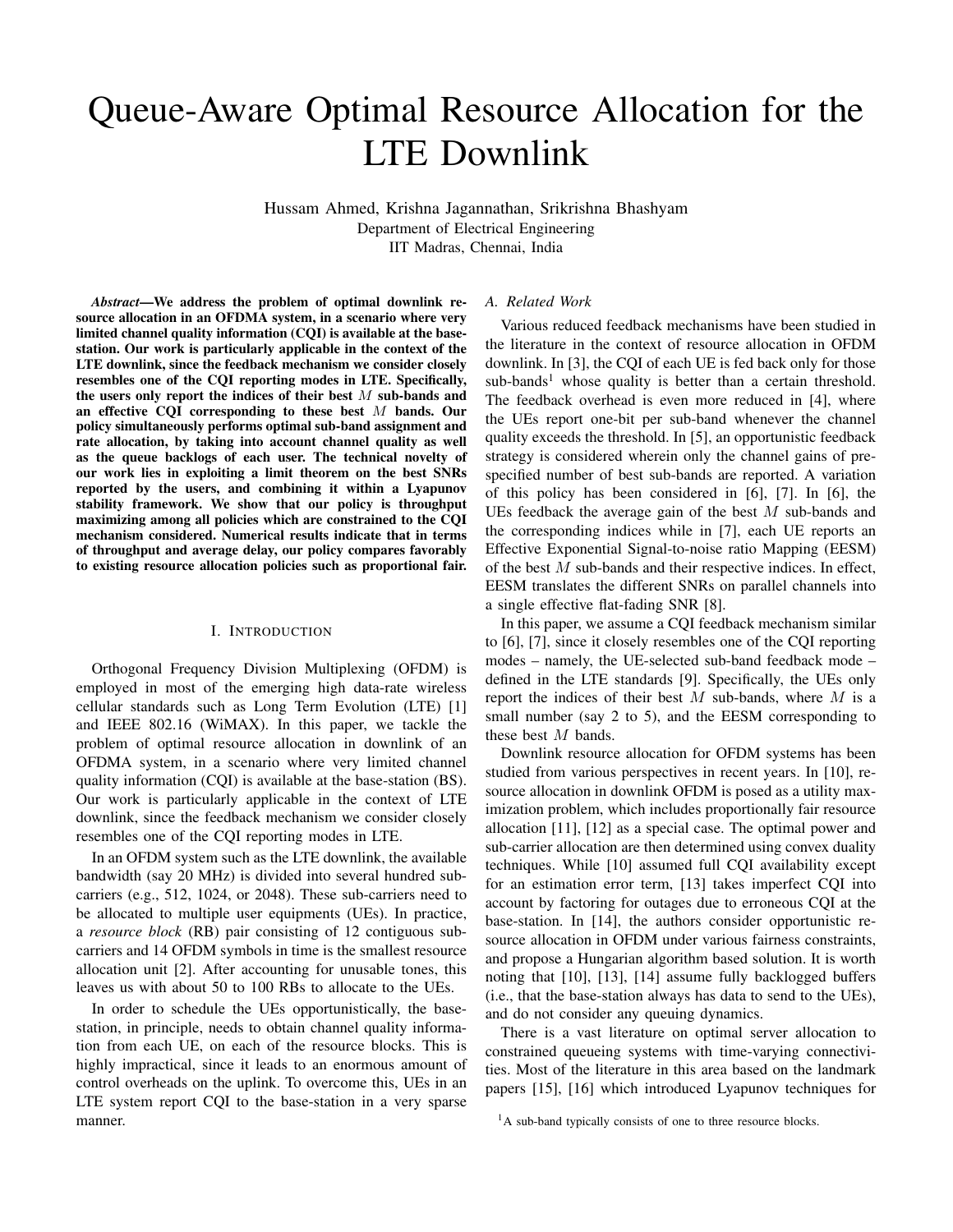resource allocation. Subsequently, these Lyapunov methods, which explicitly take queue lengths into account for making resource allocation decisions, have been applied in various contexts including high-speed switches [17], satellites [18], wireless [19], and optical networks [20]. In addition to being inherently throughput maximizing, Lyapunov based resource allocation policies can also been used to ensure Quality of Service (QoS) metrics such as delay guarantees [21], [22] and fairness [23].

In the above Lyapunov based resource allocation policies, the resource allocation decision is based on the UE's channel quality as well as queue backlogs, and these are typically assumed to be available perfectly and instantaneously at the base station. In contrast, [24] proposes a throughput optimal resource allocation algorithm under *delayed* channel information; their policy utilizes the conditional expectation of the channel quality, given the delayed measurements. In [25], a cross layer resource allocation policy which maximizes the throughput under delayed CQI and takes into account the channel *outage* event is proposed. There has also been recent work on low-complexity dynamic resource allocation for OFDM [26], [27] to ensure low delay, but these papers do not consider sparse CQI feedback.

## *B. Our Contributions*

In the present paper, we propose a queue-aware resource allocation policy for the OFDM downlink that is optimized for the specific form of the CQI available at the base-station. As described earlier, we assume that the UEs only report the indices of their best  $M$  sub-bands, where  $M$  is a small number, and the EESM corresponding to these best  $M$  subbands. We develop a sub-band assignment and rate allocation algorithm which is throughput maximizing under this CQI scenario, when the total number of sub-bands is large. In other words, our algorithm is guaranteed to keep the queueing system stable for all traffic rates that can be stabilized by any resource allocation policy which is constrained to this CQI scenario.

One of the technical contributions of the paper lies in obtaining an explicit characterization of the outage probability on each of the M reported sub-bands. In order to obtain the outage probability expression, we exploit a 'Gumbel' limit theorem on the joint distribution of the best  $M$  sub-bands, which subsequently leads to an explicit expression for the conditional density, given the EESM. It is worth commenting that the Gumbel weak limit is an attractor for the extremal values of a fairly large family of distributions [28], so that our work does not crucially depend on the assumption that the sub-band gains are i.i.d. Rayleigh distributed. Another distinguishing feature of our resource allocation policy is that it naturally decouples for each sub-band, and does not entail solving any computationally intensive matching problems [14], [26].

#### II. SYSTEM MODEL

Consider a downlink system with one BS and K UEs. The BS maintains a separate queue corresponding to each UE. Time is slotted, and the queue corresponding to  $i^{th}$  UE receives exogenous arrivals according to a random process. We denote the amount of data that enters queue  $i$  during time slot t by  $A_i(t)$ , and the queue length corresponding to the  $i^{th}$ UE during slot t by  $Q_i(t)$ . We assume that the arrival process  $A_i(t)$  is i.i.d. from slot to slot, with mean  $\lambda_i$  and a finite second moment.

We assume that the channel between the BS and  $i^{th}$  UE is a frequency selective Rayleigh fading channel. We remark that this Rayleigh fading assumption is not crucial to our work, but it makes exposition easier. OFDM transmission with  $N_c$ sub-carriers is used. The SNR for the  $i^{th}$  UE on the  $j^{th}$  subcarrier follows an exponential distribution. The average SNR for the  $i^{th}$  UE is denoted as  $\gamma_{ave,i}$ .

We assume that the downlink channel gains of the UEs are not known to the BS unless the UEs feedback their CQI to the BS. This corresponds to a scenario where the uplink and the downlink channels are not reciprocal, or a scenario where the UEs are not transmitting any data on the uplink, so that reciprocity (even if present) cannot be exploited. In order to reduce feedback overhead, we assume that the sub-carriers are grouped into  $N$  sub-bands in such a way that the channel can be approximated as flat-fading in each sub-band. Further, we consider the 'best  $M$ ' feedback mechanism similar to [7], where each UE reports (i) the EESM corresponding to its best  $M(\ll N)$  sub-bands, and (ii) the indices of those sub-bands.

Let  $\gamma_i^j(t)$  be the SNR on the  $j_t^{th}$  sub-band for the  $i^{th}$  UE in slot t and  $\gamma_i^{(1)}(t), \gamma_i^{(2)}(t) \dots \gamma_i^{(N)}(t)$  be the ordered sub-band SNRs for  $i^{th}$  UE in descending order. The EESM for the best M sub-bands corresponding to the  $i^{th}$  UE in slot t, denoted  $\gamma_i^{eff}$ , is defined by

$$
\gamma_i^{eff}(t) = -\eta \ln \left( \frac{1}{M} \sum_{j=1}^{M} e^{-\frac{\gamma_i^{(j)}(t)}{\eta}} \right), \tag{1}
$$

where  $\eta$  is a parameter that depends on the modulation and coding scheme (MCS). Since we are considering a downlink problem, the BS is assumed to know the instantaneous queue lengths  $Q_i(t)$  for all the UEs.

#### III. PROBLEM FORMULATION

In this section, we develop a mathematical formulation of the optimal resource allocation problem. As mentioned earlier, the following information is assumed to be available with the BS during time-slot  $t$  (for simplified notation, we omit  $t$ ):

- (i) The EESMs  $\gamma^{eff} = [\gamma_1^{eff}, \gamma_2^{eff}, \dots, \gamma_K^{eff}]$
- (ii) The index sets  $\underline{I} = [I_1, I_2, \dots, I_K]$
- (iii) The queue length vector  $Q = [Q_1, Q_2, \dots, Q_K]$ .

where  $I_i$  is the set of indices reported by the  $i^{th}$  UE and is given by  $I_i = \{i_1, i_2, \dots i_M\}$  where  $i_j$  is the index of the  $j<sup>th</sup>$  best sub-band of the  $i<sup>th</sup>$  UE. Given this information, our aim is to come up with a resource allocation policy which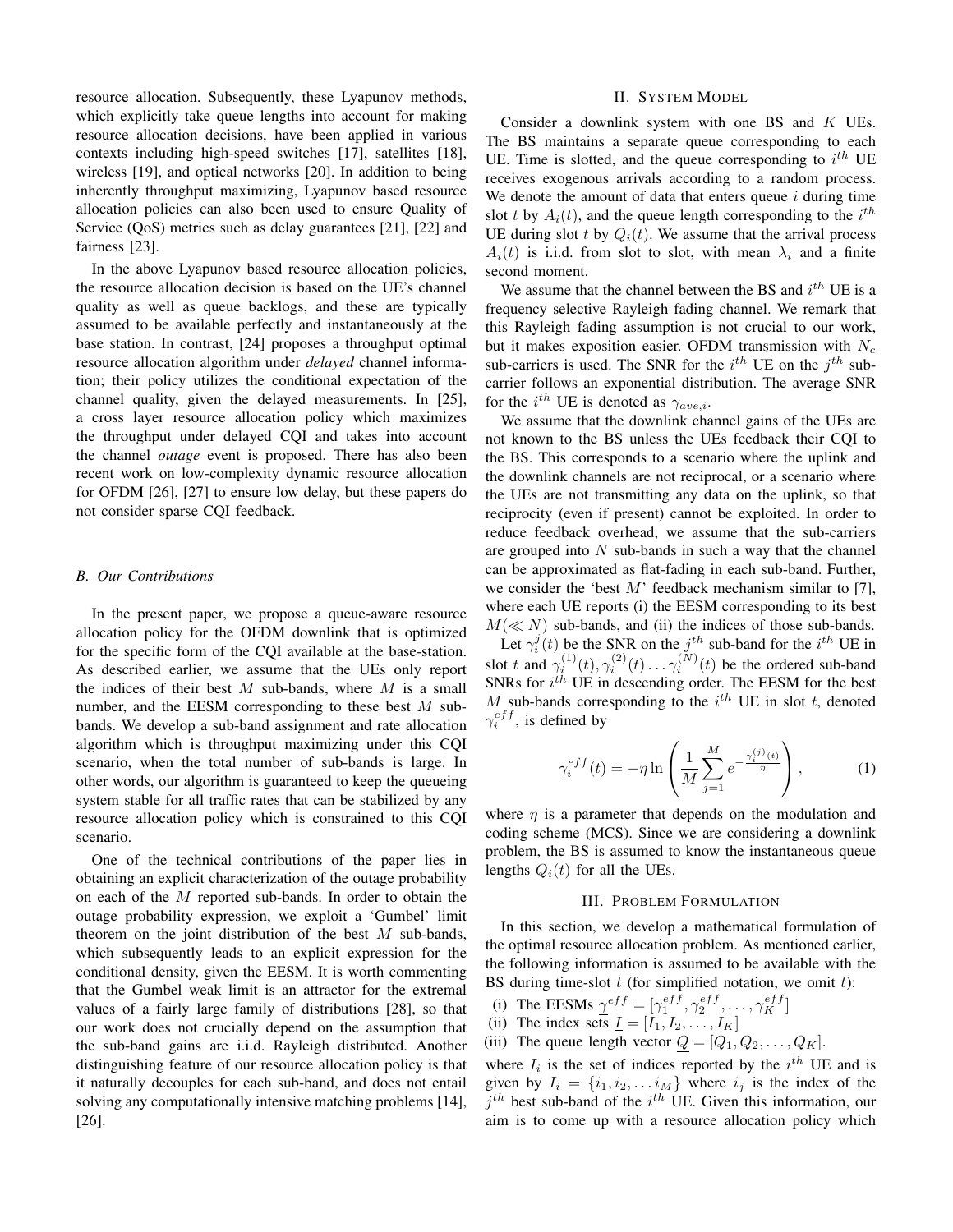can maximize throughput while keeping all queues at the BS stable. In order to make this statement precise, we develop some terminology and notation.

A resource allocation policy performs the following two operations in each slot.

- Sub-band assignment: For each sub-band  $j$  that is reported by at least one UE, the policy determines a unique UE to assign the sub-band. (Recall that a sub-band can be allocated to at most one UE due to interference considerations, whereas a UE can be allocated multiple sub-bands).
- Rate allocation: Given that  $j<sup>th</sup>$  sub-band is assigned to  $i^{th}$  UE, determine the rate  $r_{i,j}$  at which data transmission will take place on  $j^{th}$  sub-band.

From now on, we use the notation  $[i, j]$  for the  $i^{th}$  UE  $- j<sup>th</sup>$  sub-band pair. In the interest of simplicity, we restrict our attention to policies which allocate equal power to all scheduled sub-bands, although our framework can be modified to include optimal power allocation for different sub-bands. To be precise, define  $\hat{I} = \bigcup_{i=1}^{K} I_i$  as the set of all distinct subbands reported by at least one UE, and let  $M' = |\hat{I}|$  denote the number of such distinct sub-bands. Assume that the BS has a power budget of  $P$  for transmissions during each slot. Then, the base station allocates power  $P/M'$  to each sub-band. Let  $C_{i,j}$  be the instantaneous capacity of  $[i, j]$ . Under the above assumptions, we have

$$
C_{i,j} = \log_2\left(1 + \frac{P}{M'}\gamma_i^j\right). \tag{2}
$$

For a reliable communication over a sub-band, the rate assigned to  $[i, j]$ ,  $r_{i,j}$ , should not exceed  $C_{i,j}$ . Given  $\gamma^{eff}$  and the index sets  $\underline{I}$ , we say  $[i, j]$  is in outage if the rate allocated to  $[i, j]$  is greater than  $C_{i,j}$ . The outage probability for  $[i, j]$ when the assigned rate is  $r_{i,j}$  is defined as follows:

$$
P_{i,j}(r_{i,j}) = \mathbb{P}\left\{C_{i,j} < r_{i,j} \left|\gamma_i^{eff}, I_i\right.\right\}.\tag{3}
$$

We define a natural metric, namely *goodput*, as the average successfully transmitted rate over a sub-band [29]. The goodput for  $[i, j]$  when the assigned rate is  $r_{i,j}$  is defined as follows:

$$
G_{i,j}(r_{i,j}) = r_{i,j}(1 - P_{i,j}(r_{i,j})).
$$
\n(4)

Next, we briefly review the queueing dynamics and stability considerations of the queueing system at the BS.

#### *A. Stability considerations*

The queue evolution equation for the  $i^{th}$  UE can be written as

$$
Q_i(t+1) = \max\{Q_i(t) - \mu_i(t), 0\} + A_i(t),
$$
 (5)

where  $A_i(t)$  and  $\mu_i(t)$  are arrival and service processes of the  $i<sup>th</sup>$  UE queue. Here,  $\mu_i(t)$  is the amount of data served from the  $i^{th}$  UE queue during slot t, and can be written as

$$
\mu_i(t) = \sum_{j=1}^N a_{i,j} r_{i,j} H_{i,j}(t).
$$

In the above expression,  $a_{i,j}$  denotes the fraction of time the  $j<sup>th</sup>$  sub-band is allocated to the  $i<sup>th</sup>$  UE during slot t. Clearly

$$
\sum_{i=1}^{K} a_{i,j} \le 1.
$$
 (6)

Later, we will show that our optimal policy allocates a subband to at most one UE during each time-slot. Next,  $H_{i,j}(t)$  is an indicator random variable which takes a value 1 whenever the transmission through  $[i, j]$  during slot t is successful and 0 otherwise. Thus,  $\mathbb{P} \{ H_{i,j}(t) = 0 \} = P_{i,j}^{N}(r_{i,j}).$ 

In the spirit of [30], we say that the queueing system at the BS is *strongly stable* if for each UE i,

$$
\limsup_{T \to \infty} \frac{1}{T} \sum_{t=0}^{T} E[Q_i(t)] < \infty. \tag{7}
$$

Denote by  $P$  the family of all resource allocation which allocate equal power to all scheduled sub-bands, and have access only to the parameters  $\gamma^{eff}$ ,  $\underline{I}$ , and  $Q$  in order to make the resource allocation decisions during each slot. Let  $\Lambda$  be the *stability region* of the network, which is defined as (the closure of) the set of all arrival rates  $\lambda = (\lambda_1, \lambda_2, \dots, \lambda_K)$ for which there exists some policy  $\Pi \in \mathcal{P}$  under which the queueing system is strongly stable.

We find a resource allocation policy in P which is *throughput optimal*, in the sense that it keeps the queuing system stable for *all* arrival rates in the interior of Λ.

# IV. THROUGHPUT OPTIMAL RESOURCE ALLOCATION POLICY

During each time slot, the scheduler at the BS observes  $\gamma^{eff}$ ,  $\underline{I}$ , and  $Q$ , and implements the following steps :

- 1) Determine  $\hat{I} = \bigcup_{i=1}^{K} I_i$  and  $M' = |\hat{I}|$ .
- 2) for  $j = 1$  to  $M'$  do
	- (i) Set  $P_j = \frac{P}{M'}$ .
	- (ii) Determine  $U_j = \{i | j \in I_i\}.$
	- (iii) Calculate an estimate of the outage probability  $\hat{P}_{i,j}(r)$  as a function of r for each  $i \in U_j$ . (See Section V)
	- (iv) Calculate

$$
r_{i,j}^* = \arg \max_r \{ r(1 - \hat{P}_{i,j}(r)) \} \ \forall \ i \in U_j.
$$

(v) Calculate

$$
i(j) = \arg \max_{i \in U_j} \{ Q_i(t) r_{i,j}^*(1 - \hat{P}_{i,j}(r_{i,j}^*)) \}.
$$

(vi) Assign  $j<sup>th</sup>$  sub-band to  $i(j)<sup>th</sup>$  UE, and transmit at rate  $r^*_{i(j),j}$  with power  $P_j$ .

3) end for

## *A. Discussion*

In the first step, the scheduler determines the set of all distinct sub-bands reported by the UEs. Then, for each such sub-band j, the scheduler sets the power to be  $P_i$  and determines the set  $U_j$  of all UEs who report that sub-band as being one of their best  $M$  sub-bands. In the next step,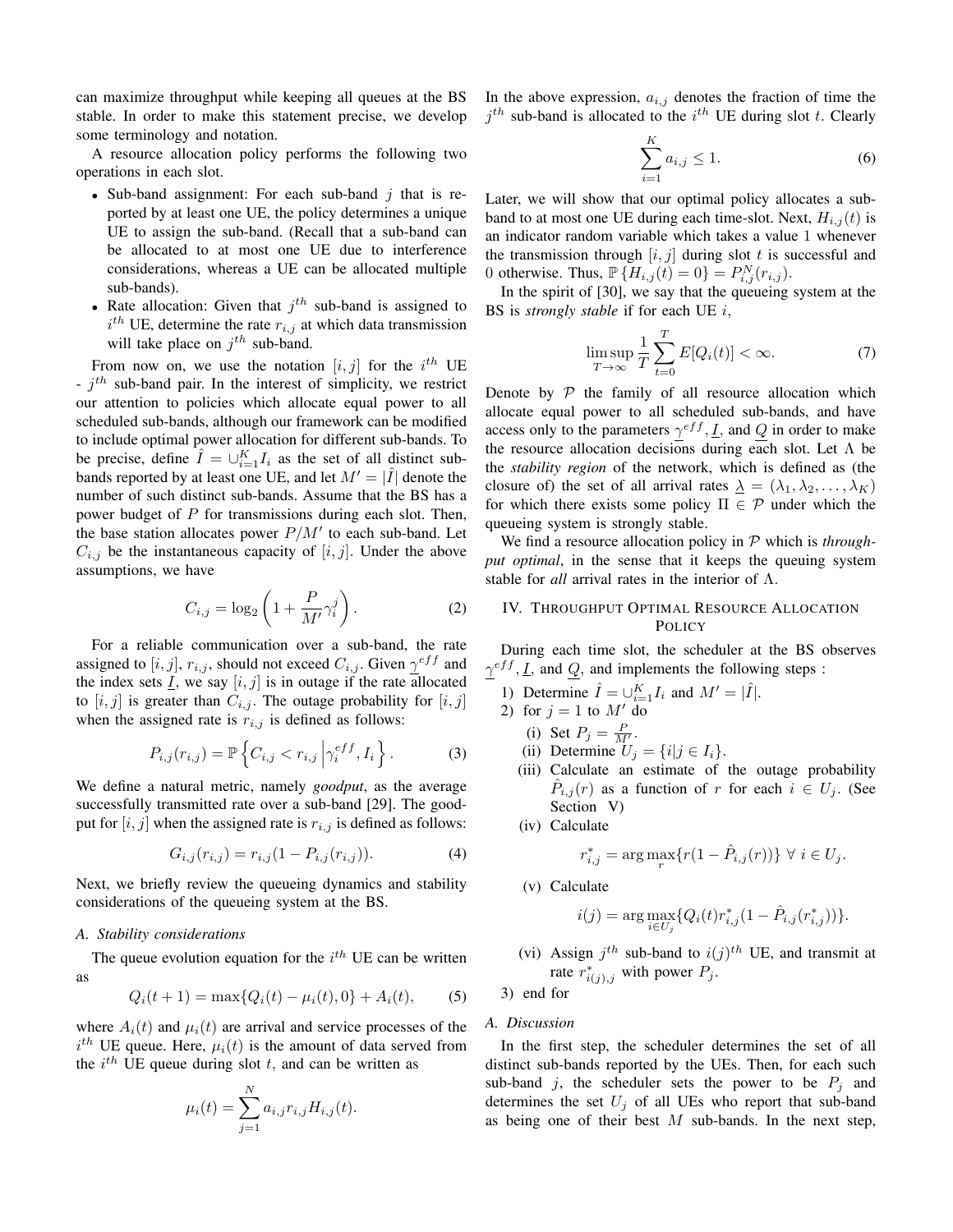the outage probability on  $[i, j]$  is computed, as explained in Section V. Then the scheduler computes the rate that ensures the best goodput for each UE  $i \in U_j$ . Finally, in the last two steps, the scheduler assigns  $j^{th}$  sub-band to the  $i^{th}$  UE that has the maximum queue-length goodput product.

Notice that the above algorithm assigns every reported subband to a unique UE. Also, no power is assigned to sub-bands that are not reported by any UE.

## *B. Lyapunov Analysis*

In this section, we derive the optimal resource allocation policy as a Lyapunov drift minimizing policy, and prove that it is throughput optimal. We define the quadratic Lyapunov function

$$
L(\underline{Q}(t)) = \sum_{i=1}^{K} (Q_i(t))^2,
$$

and consider the *conditional Lyapunov drift*

$$
\Delta(\underline{Q}(t)) = \mathbb{E}\left\{L(\underline{Q}(t+1)) - L(\underline{Q}(t))|\underline{Q}(t)\right\}.
$$

Using (5), straightforward algebra gives

$$
L(\underline{Q}(t+1)) - L(\underline{Q}(t)) \le \sum_{i=1}^{K} (A_i(t))^2 + 2 \sum_{i=1}^{K} A_i(t) Q_i(t)
$$

$$
\left(\sum_{j=1}^{N} \sum_{i=1}^{K} a_{i,j} r_{i,j} H_{i,j}(t)\right)^2 - 2 \sum_{i=1}^{K} Q_i(t) \sum_{j=1}^{N} a_{i,j} r_{i,j} H_{i,j}(t).
$$
(8)

Thus, taking conditional expectations and exploiting the independence of  $A_i(t)$  and  $Q_i(t)$ , we get

$$
\Delta(\underline{Q}(t)) \leq B + 2 \sum_{i=1}^{K} Q_i(t) \lambda_i
$$
  
- 2 \sum\_{i=1}^{K} \sum\_{j=1}^{N} Q\_i(t) a\_{i,j} r\_{i,j} (1 - P\_{i,j}(r\_{i,j})), (9)

where

$$
B = (\sum_{j=1}^{N} \max_{i} \{C_{i,j}\})^{2} + \sum_{i=1}^{K} \mathbb{E}\left[A_{i}(t)^{2}\right] < \infty.
$$

We know from [30, Lemma 4.1] that the Lyapunov drift becoming negative for large queue backlogs is a sufficient condition for the strong stability of the queueing system. With this in mind, we seek the policy that maximizes the negative term on the right hand side of (9). We therefore formulate the optimal resource allocation problem as follows.

$$
\max_{\{a_{i,j}\},\{r_{i,j}\}} \sum_{i=1}^{K} \sum_{j=1}^{N} Q_i(t) a_{i,j} G_{i,j}(r_{i,j}), \tag{10}
$$

subject to

$$
\sum_{i=1}^{K} a_{i,j} \leq 1, \forall j,
$$
\n(C1)  
\n
$$
a_{i,j} \geq 0, \forall i,j,
$$
\n(C2)  
\n
$$
r_{i,j} \geq 0, \forall i,j.
$$
\n(C3)

We assume that it is possible to come up with modulation and coding schemes for any desired rate  $r_{i,j}$ . Then, the above problem is a convex optimization problem and the solution can be obtained easily by using Karush-Kuhn-Tucker (KKT) conditions [31]. The solution is discussed next.

#### *C. Minimizing the Lyapunov Drift*

We now solve the convex optimization problem (10) and arrive at our resource allocation policy. Introducing the nonnegative Lagrange multipliers  $\{\alpha_i\}$ ,  $\{\beta_{i,j}\}$ ,  $\{\delta_{i,j}\}$  for constraints  $(C1)-(C3)$  respectively, the following conditions also must be satisfied at the optimal solution (superscript  $(·)*$ denotes optimal values).

$$
Q_i(t)G_{i,j}(r_{i,j}^*) + \beta_{i,j}^* - \alpha_j^* = 0, \ \forall \ i, j. \tag{11}
$$

$$
Q_i(t)a_{i,j}^* \frac{\partial G_{i,j}(r_{i,j}^*)}{\partial r_{i,j}^*} + \delta_{i,j}^* = 0, \ \forall \ i, j. \tag{12}
$$

$$
\alpha_j^* \left( \sum_{i=1}^K a_{i,j}^* - 1 \right) = 0, \ \forall \ j.
$$
 (13)

$$
\beta_{i,j}^* a_{i,j}^* = 0, \ \forall \ i,j. \tag{14}
$$

$$
\delta_{i,j}^* r_{i,j}^* = 0, \ \forall \ i,j. \tag{15}
$$

Proposition 1. *The optimal sub-band allocation for problem (10) assigns a sub-band exclusively to the UE with the largest corresponding queue-length goodput product.*

*Proof.* It follows from (15) and (12) that if  $r_{i,j}^* > 0$ , then  $\delta^*_{i,j} = 0$ , i.e.,  $\frac{\partial G_{i,j}(r^*_{i,j})}{\partial r^*_{i,j}} = 0$ . Thus,  $r^*_{i,j}$  is obtained by maximizing goodput of  $i^{th}$  UE on  $j^{th}$  sub-band (Step 5 of our policy in Section IV). Similarly, it follows from (14) and (11) that if  $a_{i,j}^* > 0$ , then  $\beta_{i,j}^* = 0$ , i.e.,  $Q_i(t)G_{i,j}(r_{i,j}^*) = \alpha_j^*$ . If  $a_{i,j}^* = 0$ , then  $\beta_{i,j}^* \ge 0$ , i.e.,  $Q_i(t)G_{i,j}(r_{i,j}^*) \le \alpha_j^*$ . Hence, the  $j<sup>th</sup>$  sub-band is assigned to the UE with largest queuelength goodput product  $Q_i(t)G_{i,j}(r_{i,j}^*)$ . If multiple UEs have the same queue-length goodput product for the same subband  $j$ , the sub-band can be shared in any arbitrary manner among these users without affecting optimality in terms of the objective function in (10).  $\Box$ 

Proposition 1 shows that the optimal sub-band allocation assigns each reported sub-band  $j$  to the UE which has the maximum queue-length goodput product on the  $j^{th}$  sub-band. This establishes that the policy in Section IV minimizes the Lyapunov drift.

Since the proposed policy ensures the "most negative" Lyapunov drift among the class  $P$ , it seems plausible that our policy should be able to stabilize the queueing system, whenever some policy in  $P$  can do so. The following theorem asserts that this is indeed true.

Theorem 1. *The resource allocation policy proposed in Section IV is asymptotically throughput optimal, when the number of sub-bands is large.*

The proof is relegated to Appendix A. Our policy is only asymptotically throughput optimal since the policy uses the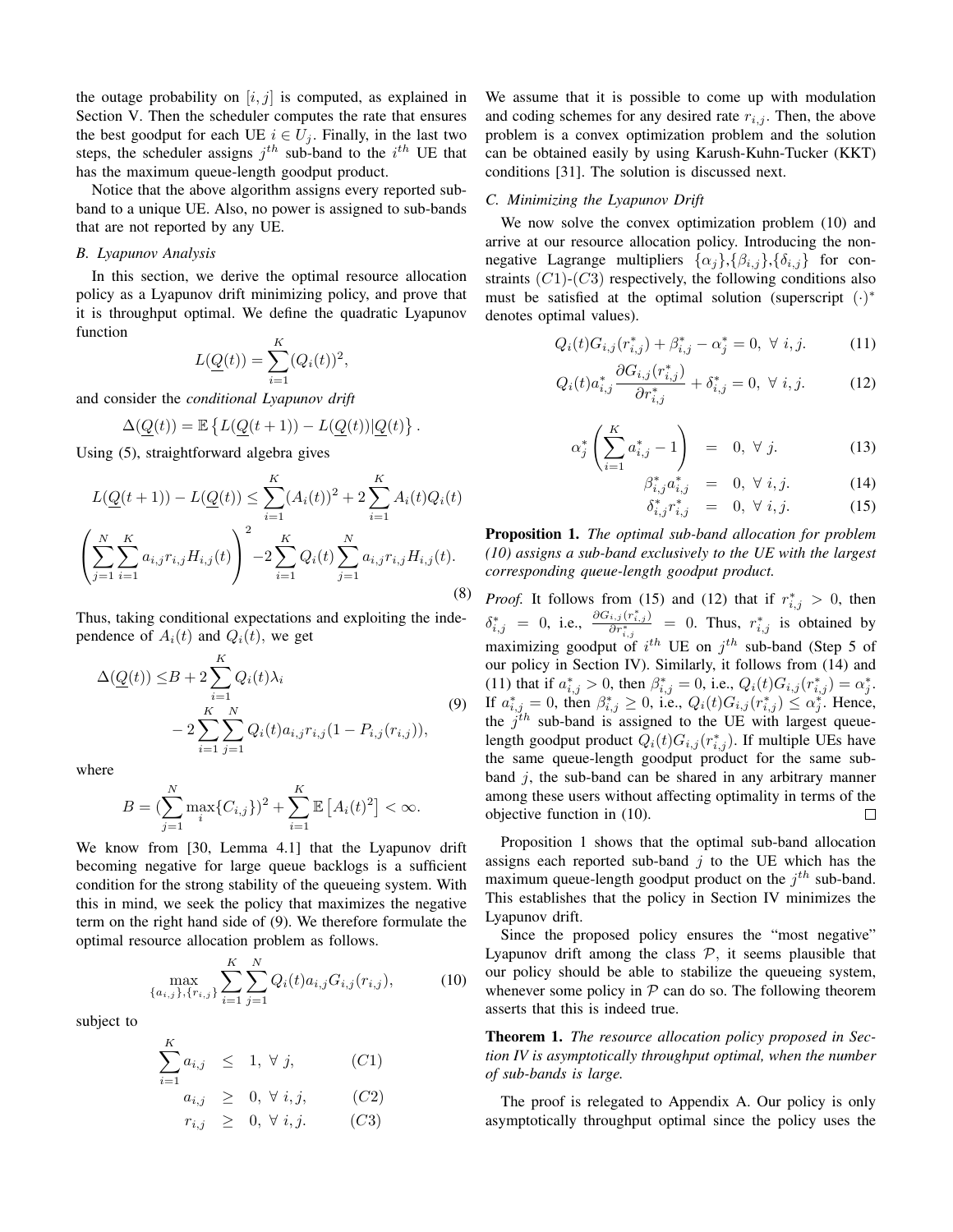limiting outage probability given by a limit theorem, instead of the actual outage probability which is difficult to compute.

#### V. DERIVATION OF OUTAGE PROBABILITY

In this section, we describe how the BS estimates the outage probability on  $[i, j]$  in Step 4 of our algorithm, using only the parameters  $\gamma^{eff}$  and *I*. We utilize a limit theorem on the order statistics of the SNRs to derive an expression for the conditional joint distribution of the SNRs on the best M sub-bands for each UE, given the EESM and the subband indices. For ease of exposition, we assume that the SNRs on the sub-bands of a given UE are i.i.d. exponentially distributed. This assumption will hold well in the case of Rayleigh fading in a rich multi-path environment, with number of paths comparable to the number of sub-bands. However, we remark that the limit theorem we are about to exploit holds for a fairly large class of distributions – namely, those which lie within the Gumbel domain of attraction [28]. Therefore, our policy remains asymptotically throughput optimal for this class of sub-band SNR distributions.

We first state a result which follows from [32, Theorem 15] regarding the order statistics of M extremal values, drawn from  $N$  i.i.d. exponential random variables.

**Theorem 2.** Let  $Z_1, Z_2, \ldots, Z_N$  be a sequence of i.i.d. unit *exponential random variables, and*  $Z_{(1)}$ ,  $Z_{(2)}$ , ...,  $Z_{(N)}$  *be the corresponding order statistics in descending order. Then, for any finite* M*,*

$$
(e^{-\tilde{Z}_{(1)}}, e^{-\tilde{Z}_{(2)}}, \ldots, e^{-\tilde{Z}_{(M)}}) \xrightarrow{\mathfrak{D}} (Y_1, Y_2, \ldots, Y_M),
$$

 $as\ N\to\infty$ , where  $\tilde{Z}_{(i)}=Z_{(i)}-\ln N$ ,  $Y_i=\sum_{j=1}^i X_j$  and  $X_j$ *s are i.i.d. unit exponential random variables.* 

Consider the  $i^{th}$  UE. Let  $S_i^j = e^{-\left(\frac{\gamma_i^{i_j}}{\gamma_{ave,i}} - \ln N\right)}$  for  $j =$  $1, \ldots, M$ . Assuming that the number of sub-bands N is large, we can use Theorem 2, to approximate the unconditional joint pdf of  $\underline{S}_i^{(M)} = (S_i^1, S_i^2, \dots, S_i^M)$  as

$$
f_{\underline{S}_i^{(M)}}(s_1, s_2, \dots, s_M) = e^{-s_M}, \quad 0 \le s_1 \le s_2 \le \dots \le s_M.
$$

Numerical results indicate that this approximation is good even for moderate values of N. Next, define  $S_i^{eff}$  =  $e^{-(\frac{\gamma_i^{eff}}{\gamma_{ave,i}} - \ln N)}$ . Choosing the parameter  $\eta$  in (1) as unity for

simplicity, we have

$$
S_i^{eff} = \frac{1}{M} \sum_{j=1}^{M} S_i^j.
$$

Note that  $S_i^{eff}$  is known to the BS. Next, conditioned on  $S_i^{eff} = s$  and  $I_i = I$ ,  $S_i^{(M)}$  takes values only on the hyperplane  $\frac{1}{M} \sum_{j=1}^{M} S_i^j = s$ . Hence, we ignore the  $M^{th}$  best SNR and calculate the conditional joint pdfs for the remaining sub-band SNRs as follows.

$$
f_{S_i^{(M-1)}|S_i^{eff}=s, I_i=I}(s_1, s_2, \dots, s_{M-1})
$$
  
= 
$$
\frac{Me^{-(Ms-\sum_{j=1}^{M-1} s_j)}}{f_{S_i^{eff}}(s)}, 0 \le s_1 \le s_2 \le \dots \le Ms - \sum_{j=1}^{M-1} s_j.
$$

Now, we can find the conditional marginal density  $f_{S_i^j|S_i^{eff} = s, I_i = I}(s_j)$  for  $j = 1, ..., M - 1$  by integrating out the other variables in the above expression. The outage probability can thus be determined as

$$
\hat{P}_{i,i_j}(r) = \int_y^N f_{S_i^j|S_i^{eff} = Ne^{-\gamma}, I_i = I}(s_j) ds_j.
$$
\n(16)

where  $y = Ne$  $-\left(\frac{2^r-1}{P\gamma_{ave,i}}\right)$ . Similarly,  $\hat{P}_{i,i_M}(r)$  can be computed from the conditional marginal of  $S_i^M$ . Closed form expressions for the outage probabilities (16) can be obtained through some tedious computations; in [33], we provide explicit expressions for the cases  $M = 3$  and  $M = 4$ . The outage probabilities computed in (16) are used in Step 4 of the resource allocation algorithm.

## VI. SIMULATION RESULTS

In this section, we present simulation results that demonstrate the throughput gains achieved by the proposed policy over other existing policies. We also demonstrate that the limiting approximation we use to obtain closed form outage probability expressions is a good approximation.

The proposed policy (labeled as "optimal" in the plots) is throughput optimal among all policies that use the limited channel feedback scheme described in Section II. Three important components of our policy are: (1) evaluation of the *conditional expected CQI* for each sub-band from the EESM, (2) evaluation of goodput while *accounting for outage probability*, and (3) optimal utilization of *queue length* information. To illustrate the importance of each component of our proposed policy, we compare the proposed policy with the following policies (each of the heuristic policies ignores *at least* one component of our proposed policy): (1) a throughput optimal policy with perfect CQI (labelled "Perfect CQI"), (2) a policy that uses queue length information but assumes that the reported EESM is the CQI for all the best M reported sub-bands (labelled "Heuristic 1"), (3) a policy that uses queue length information and evaluates the conditional expected CQI for the best M reported sub-bands *without* accounting for outage probability (labelled "Heuristic 2"), and (4) a proportionally fair rate allocation policy that uses the conditional expected CQI and goodput evaluation without using queue length information (labelled "PF").

A heterogeneous single-cell OFDM downlink with  $K =$ 100 UEs at different distances from the BS is simulated. The  $i^{th}$  UE is located at a distance of  $id_0$  from the BS where  $d_0$  is a constant. The average SNR for a user is assumed to be inversely proportional to the square of its distance from the BS. The total number of subcarriers is 512 and there are 12 subcarriers in each sub-band. Two channel models are considered: (1) IID sub-bands, and (2) Correlated sub-bands resulting from a 6-path channel with an uniform power-delay profile where each path is Rayleigh fading. The arrival traffic for the  $i^{th}$  UE is assumed to be Poisson with with parameter  $\lambda_i$ . The channel feedback from each UE is assumed to be the best M sub-bands and EESM for these sub-bands.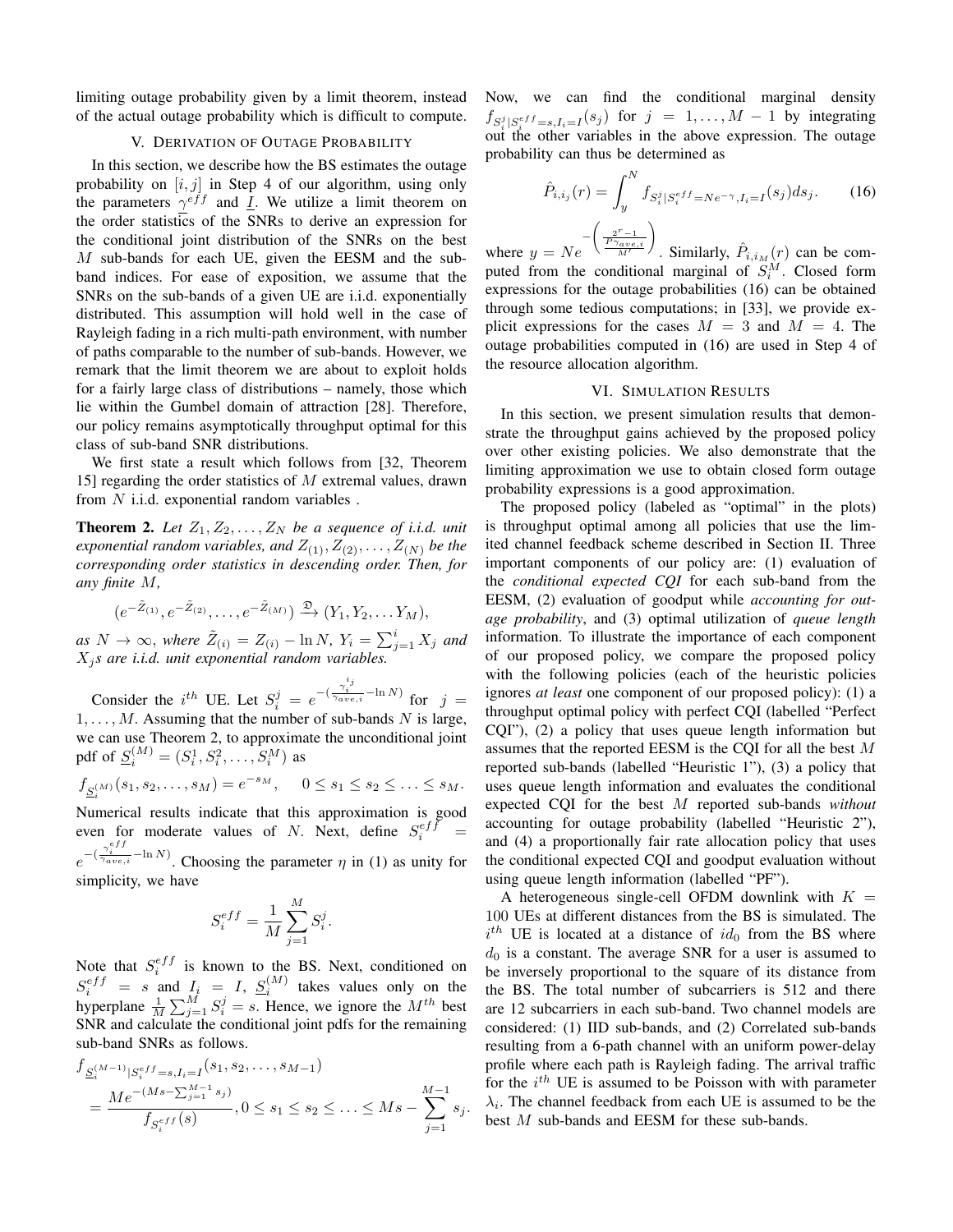Figures 1 and 2 show the average queue length (averaged across UEs and time slots) versus the aggregate arrival rate (i.e., sum of  $\lambda_i$ 's) for the IID and correlated sub-band cases respectively.  $\lambda_i$  is chosen as  $(K - i + 1)\lambda$ , i.e., each UE has a different arrival traffic rate, and  $\lambda$  is varied to change the arrival traffic load. Also,  $M = 3$  and the number of sub-bands  $N =$ 43. It is clear that the proposed policy can support significantly higher arrival traffic for the same average queue length than the heuristic policies. The Perfect CQI policy is also shown to quantify the loss due to limited feedback. It is also clear that the proposed policy provides similar performance gains even in the correlated sub-band case. Similar results have been observed for  $M = 4$  (not shown due to space limitations).



Fig. 1. IID sub-bands case:  $M = 3$ ,  $N = 43$ ,  $\eta = 1$ .



Fig. 2. Correlated sub-bands case:  $M = 3$ ,  $N = 43$ ,  $\eta = 1$ .

Figure 3 shows the conditional CDF of the CQI of the best sub-band given a particular EESM for the best M sub-bands. Four cases of  $N$  (the total number of sub-bands) are shown. Note that the number of subcarriers is 12N. It can be observed that the weak limit approximation is very good for  $N = 22$ and  $N = 43$  for the IID case.



Fig. 3. Conditional CDF of best sub-band given  $\gamma_{eff} = -1.5 + \log N$ ,  $M = 3, \eta = 1.$ 

#### VII. CONCLUSION

We proposed a queue-aware policy for allocating sub-bands in the LTE downlink when each UE reports the best  $M$  subband indices and a single effective CQI for these bands. The throughput optimality of the proposed policy was shown using the Lyapunov stability framework. The policy assigns each sub-band to the UE with the best queue-length goodput product for that sub-band. The goodput was obtained by deriving analytical expressions for the conditional outage probability of each sub-band given the effective CQI. The conditional outage probability was derived by exploiting a limit theorem on the joint distribution of the SNR of the best sub-bands. The proposed policy supports signifcantly higher arrival traffic than existing policies like: (1) proportional fair allocation based on CQI that does not consider queue information, (2) queueaware policies that use the effective CQI as the CQI of each sub-band, and (3) queue-aware policies that do not account for *outage* in the estimation of goodput.

## APPENDIX A PROOF OF THEOREM 1

*Proof.* If the arrival rate vector  $\lambda$  is stabilizable by some policy  $\Pi \in \mathcal{P}$  then  $\exists \underline{\epsilon} = (\epsilon_1, \epsilon_2, \dots, \epsilon_K)$  with  $\epsilon_i > 0 \ \forall i$  such that

$$
\lambda_i \leq \sum_{j=1}^N b_{i,j} r_{i,j} (1 - P_{i,j}(r_{i,j})) - \epsilon_i, \quad \forall \ i,
$$

where  $b_{i,j}$  is the fraction of  $j^{th}$  sub-band allocated to  $i^{th}$ UE and  $r_{i,j}$  is the rate assigned to  $[i, j]$  by policy Π. Next, we invoke Scheffé's Lemma [34], which asserts the uniform convergence of  $|P_{i,j}(r) - \hat{P}_{i,j}(r)|$  to zero. Thus, for large N,

$$
|P_{i,j}(r) - \hat{P}_{i,j}(r)| \le \delta_{i,j}^N, \ \forall \ r, i, j,
$$

where  $\delta_{i,j}^N$  is a small positive number independent of r. Since for every sub-band, our policy assigns  $a_{i,j}^*$  and  $r_{i,j}^*$  such that